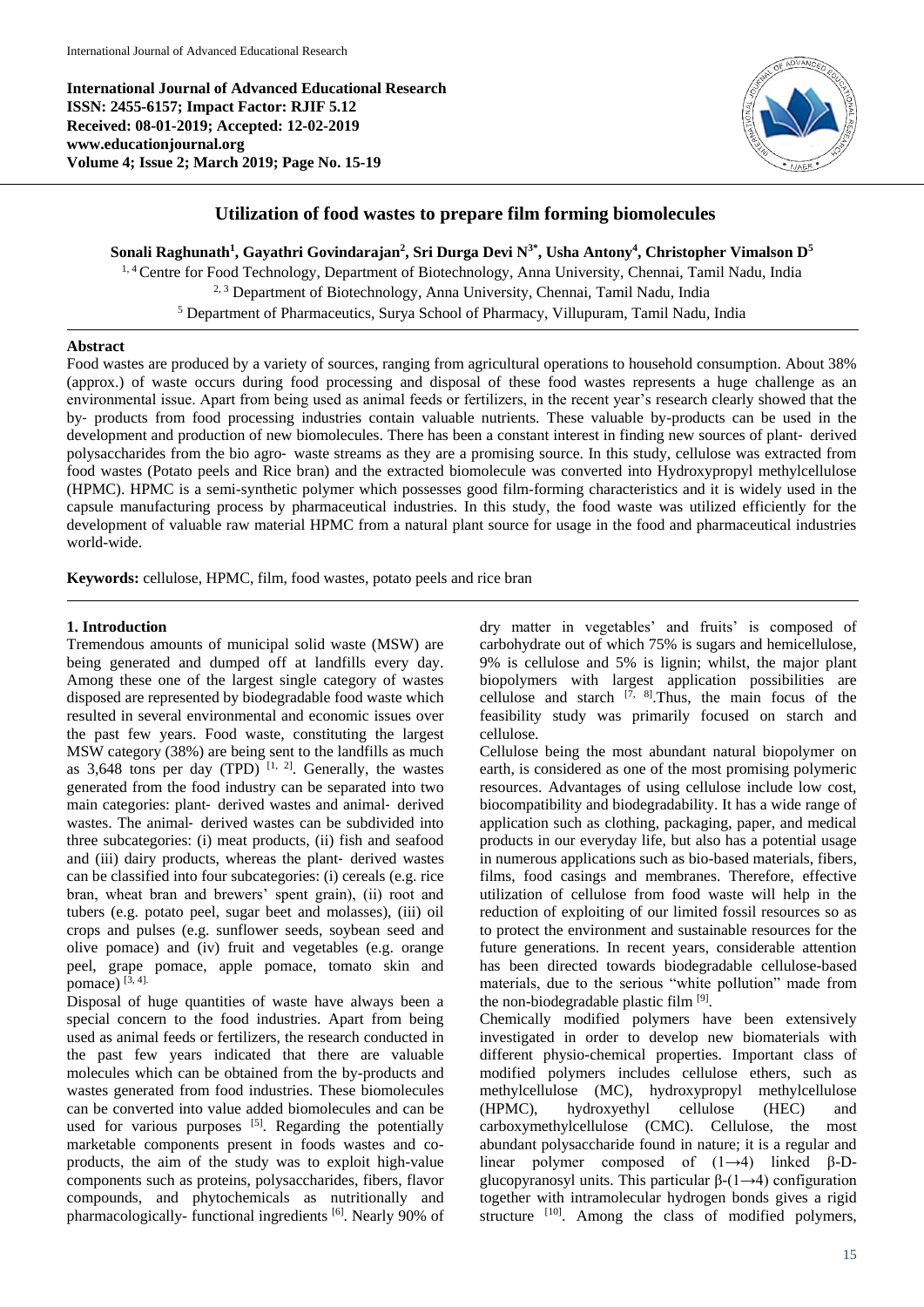Hydroxypropyl methylcellulose (HPMC)  $^{[11, 12]}$  is one of the most general hydrophilic polymers, which are being extensively used in many fields owing to its ease of use, excellent film-forming ability, good biocompatibility and biodegradability [13]. Starch and HPMC are good candidates for making hard and soft gelatin capsules [14]. One of the limitations of using them is the initial high capital investment [15]. However, potato peels [16] and rice brans are the most common food wastes and agricultural waste all around the world. These two sources would contribute to the efficient utilization of food wastes with the additional benefit of developing the raw materials in an inexpensive way. Major utilization of HPMC in the production of capsule shells would be able to replace the animal-derived gelatin in conventional two-piece capsules. The main aim of this study is to recover cellulose from food wastes and to check its suitability for vegetable capsules by preparing HPMC films.

## **2. Materials and methods Materials**

The Rice Bran and Potato were purchased from Nilgiris, Thiruvanmiyur, Chennai. Schultz regent, NaOH (Sodium hydroxide), Benedict's reagent, Copper sulphate, Propylene oxide, Ninhydrin reagent, Sulphuric acid and Concentrated Hydrochloric acid were purchased from Fisher Scientific. Sodium hypochlorite was purchased from Jeyam Scientific for the experimental study.

## **Extraction of cellulose from rice bran**

The rice bran was thoroughly ground using a mixer. The bran was then passed through 50mm mesh and weighed. The samples were stored at room temperature  $(25^{\circ}C)$  for further analysis. The stored samples were washed thoroughly with distilled water and dried at  $100^{\circ}$ C. Further, roughly 100 grams of rice was treated with 100 ml of 10% aqueous Sodium hydroxide (NaOH) solution. 900 ml distilled water was added to the samples and was subjected to stirring for 30 minutes on a magnetic stirrer at constant temperature of 60°C. The obtained slurry was filtered and filtrate (which consists of cellulose) was washed with distilled water. The solution was neutralized by adding 1N Hydrochloric acid (HCl) drop by drop. The obtained solution was spin cast at 500 rpm and was allowed to dry in a vacuum oven at  $60^{\circ}$ C <sup>[17]</sup>. The extracted and dried cellulose was stored in a desiccator for further analysis.

### **Extraction of cellulose from potato peels**

The potatoes were hand peeled and the peels were washed thoroughly with water to clear away soil and other bulk contaminants from the peels. The cleaned peels were added to water at a water-to-pulp ratio of 20:1 and was made into a slurry using a blender for 10 mins to remove the majority of potato flesh. The resulting slurry was screened using a 250 mm sieve and repeatedly washed with distilled water. Potato peels comprised of starch, cellulose, hemicellulose, lignin, and other impurities, and therefore several pre-treatment steps including alkali treatments and chlorine bleaching were required to isolate its cellulosic component prior to acid hydrolysis. Initially, the peels were treated with a 0.5 N aqueous sodium hydroxide solution at  $80^{\circ}$ C for 2.5 h under mechanical agitation. The treatment was repeated thrice in order to completely eliminate the lignin, hemicelluloses, and other impurities.

After each treatment, the pulp was filtered using a 75 mm sieve to remove the alkali solution and washed with distilled water to remove dissolved impurities. The alkali washing was followed by bleaching with 2.3% sodium chlorite solution in an acetate buffer ( $pH = 4.9$ ) to remove any organic residue still present in the sample. The bleaching treatment was carried out twice at 70°C for 2 h. The extracted cellulose fibers from the potato were washed, dried and weighed  $^{[18, 19]}$ . The cellulose extracted was stored in a desiccator for future analysis.

# **Conversion of cellulose to HPMC**

The cellulose obtained from the potato peels and rice bran were first converted to methyl cellulose by an alkylation reaction using Methyl chloride. 74 g of cellulose from the potato peels and rice bran was reacted with methyl chloride to obtain 73 g of methylcellulose on heating. The methylcellulose is then reacted with propylene oxide to form  $(49g)$  Hydroxypropyl methyl cellulose  $[20]$ . Several detection and identification tests were done to assess the characteristics and film forming ability of HPMC.



**Fig 1:** Conversion of methyl cellulose to HPMC

## **Preparation of HPMC Film**

Film formation is the most important characteristic of HPMC for it to be used as capsule shell in oral medications. 2% (2 g in 100ml), 6% (6g in 100ml) and 10% (10g in 100 ml) HPMC solution were prepared by boiling water and slowly adding HPMC powder with constant stirring. The solution was then allowed to cool at room temperature. It was then poured into glass petri-dishes and dried at room temperature.

### **4. Methodology analysis and results Detection Tests**

The following detection tests were done to check the presence of HPMC and ensure the absence of major sugars, proteins and fats from the food waste samples. The results and observations are summarized in table 3.

# **Benedict's test**

1 ml of filtrate solution was prepared by dissolving 0.5 grams of sample in 1ml of distilled water. To the sample solution Benedict's reagent was added and heated gently to test the presence of carbohydrates particularly reducing sugars. The solution showed no appearance of reddish precipitate indicating the absence of reducing sugars  $[12]$  in the sample.

## **Biuret test**

0.5 mg of the extract residue was mixed with 1ml of water and additionally 1mL of 40% sodium hydroxide solution was added  $[22]$  in the mixture. To the mixture, a drop of 1% copper sulphate was added to test the presence of protein in the sample. The samples were clear and there was no formation of violet or pink color indicating the absence of protein in the sample.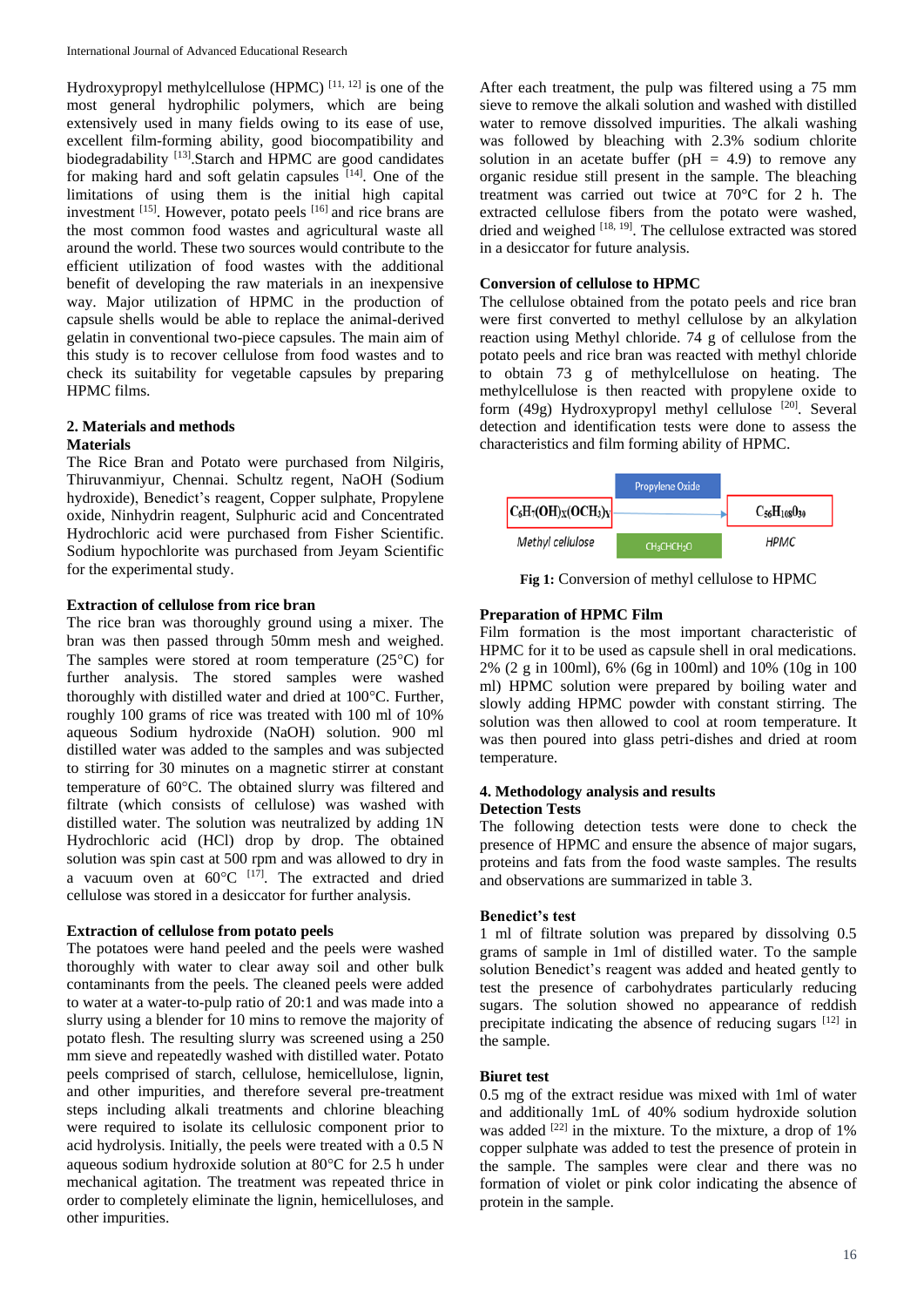#### **Spot test**

0.5g of sample was pressed or rubbed on a clean white sheet of paper to test for the presence of fat. There was no appearance of a greasy spot (translucent spot) indicating the absence of fat in the sample <sup>[23]</sup>. Negative results indicate the absence of proteins, fats and carbohydrates and in turn indicate that the sample comprises of HPMC.

### **Iodine test**

Few drops of iodine solution were added to 1ml of sample solution (0.5g) to detect the presence of starch in the sample. There was no formation of blue-black color indicating the absence of starch in the sample.

# **Schultz test**

A Few drops of Schultz Reagent was added to the 0.5g of sample in 1ml of water to test for the presence of cellulose. There was a noticeable appearance of purple color solution which indicated the presence of Cellulose in the sample.

## **Alcohol-precipitate test for Methyl cellulose**

0.5g of the cellulose sample after treatment with methanol to methyl cellulose is mixed with 5 ml of distilled water and mixed with 25 ml of 95% alcohol solution. To this mixture, 2 to 3 drops of Saturated NaCl solution was added to test the presence of Methyl cellulose. The absence of precipitate formation indicated the presence of Methyl Cellulose in the sample.

### **Characterization studies For HPMC [24]**

The following characterization tests were done to characterize the synthesized HPMC from the food waste and the results and observations are summarized in table 4.

### **pH Test**

1% solution of synthesized HPMC from rice bran and potato peels was prepared and checked for the pH. The pH was found to be 7.1 which is in accordance with the literature review for HPMC.

## **Aggregate test**

The 0.5 grams of sample was gently added to the top of 100ml beaker filled with distilled water. It was allowed to disperse over the surface and container was held constant to ensure an even dispersion of the substance. It was then allowed to stand for 1-2 min to check for aggregate formation. The presence of powdered aggregate on the surface indicated that the sample synthesized was HPMC.

## **Viscosity test**

0.5g of the sample was added to 100ml of boiling water and the same was continuously stirred using magnetic stirrer to form a slurry. It was then cooled to 10°C and then checked for the appearance of the solution with respect to viscosity thickness. The solution resulted in a clear and slightly turbid solution with thickness dependent on viscosity grade which indicated that the sample was HPMC.

## **Ninhydrin test**

To 1ml of the sample solution, 9ml solution of sulphuric acid and water in the ratio of 9:10 was added and shaken well. The solution was further heated in a water bath for exactly 3 minutes and immediately cooled in an ice bath. Following this, 0.6 ml of ninhydrin TS was added, and the

solution was vigorously shaken and allowed to cool down to room temperature. The color change of the solution from red to purple indicated that the solution contains HPMC.

## **Film test**

2-3 ml of the sample from aggregate test was spread into a glass slide as a thin film and the water was allowed to evaporate. The formation of clear and coherent film indicated that the sample was HPMC.

## **Flocculation test**

The sample solution prepared from the aggregate test was added to exactly 50 ml of water in a beaker. A thermometer was inserted into the solution and was continuously stirred using a magnetic stirrer and simultaneously heated on the hot plate at a rate of 2-5 °C/min. The temperature at which the turbidity increase began was noted as 80°C and this temperature was called the flocculation temperature. According to literature, the flocculation temperature for HPMC should be higher than 50°C and the experimental temperature agrees well with the range.

## **4. Discussion**

Cellulose was successfully extracted from both rice bran and potato peels and the amount of cellulose obtained from the food waste was calculated as 54g and 25g respectively. The appearance of cellulose was found to be slightly crystalline and watery. The amount of cellulose yield from rice bran (54%) is found to be more when compared to amount obtained from the potato peels (27.7%). The yield of cellulose extracted from both the sources is summarized in Table No. 1& 2. The various confirmatory and detection tests were used to detect the presence of other components like carbohydrates, proteins, amino acids and fats and the negative results of the tests indicated the complete purification of the sample to HPMC. Other tests for hemicelluloses and lignin content were not detected as those constituents were removed during the extraction procedure which was already discussed in research papers. The characterization tests were also positive and proved that the HPMC synthesized was reliable for making capsules. The 2% solution of the prepared HPMC powder was found to be too dilute (watery) and films prepared using 6% and 10% solutions were reliable and good for making capsules. Thus, the HPMC powder synthesized from the two sources namely rice bran and potato peels exhibited sufficient film forming property and can be used for making plant derived capsules for oral medications.

**Table 1:** Yield of Cellulose from Rice Bran

| Content                                                  |       |
|----------------------------------------------------------|-------|
| Weight of the sample before drying                       | 200 g |
| Weight of the sample after drying                        | 100g  |
| Moisture content in the sample (Initial-Final)           | 100g  |
| Percentage Moisture content(Initial - Final/Initial)*100 |       |
| Weight of cellulose obtained from Rice Bran              | 54ø   |

**Table 2:** Yield of Cellulose from Potato Peels

| Content                                                  | Amount |
|----------------------------------------------------------|--------|
| Weight of the sample before drying                       | 200 g  |
| Weight of the sample after drying                        | 90g    |
| Moisture content in the sample (Initial-Final)           | 110g   |
| Percentage Moisture content (Initial -Final/Initial)*100 | 55%    |
| Weight of cellulose obtained from Rice Bran              |        |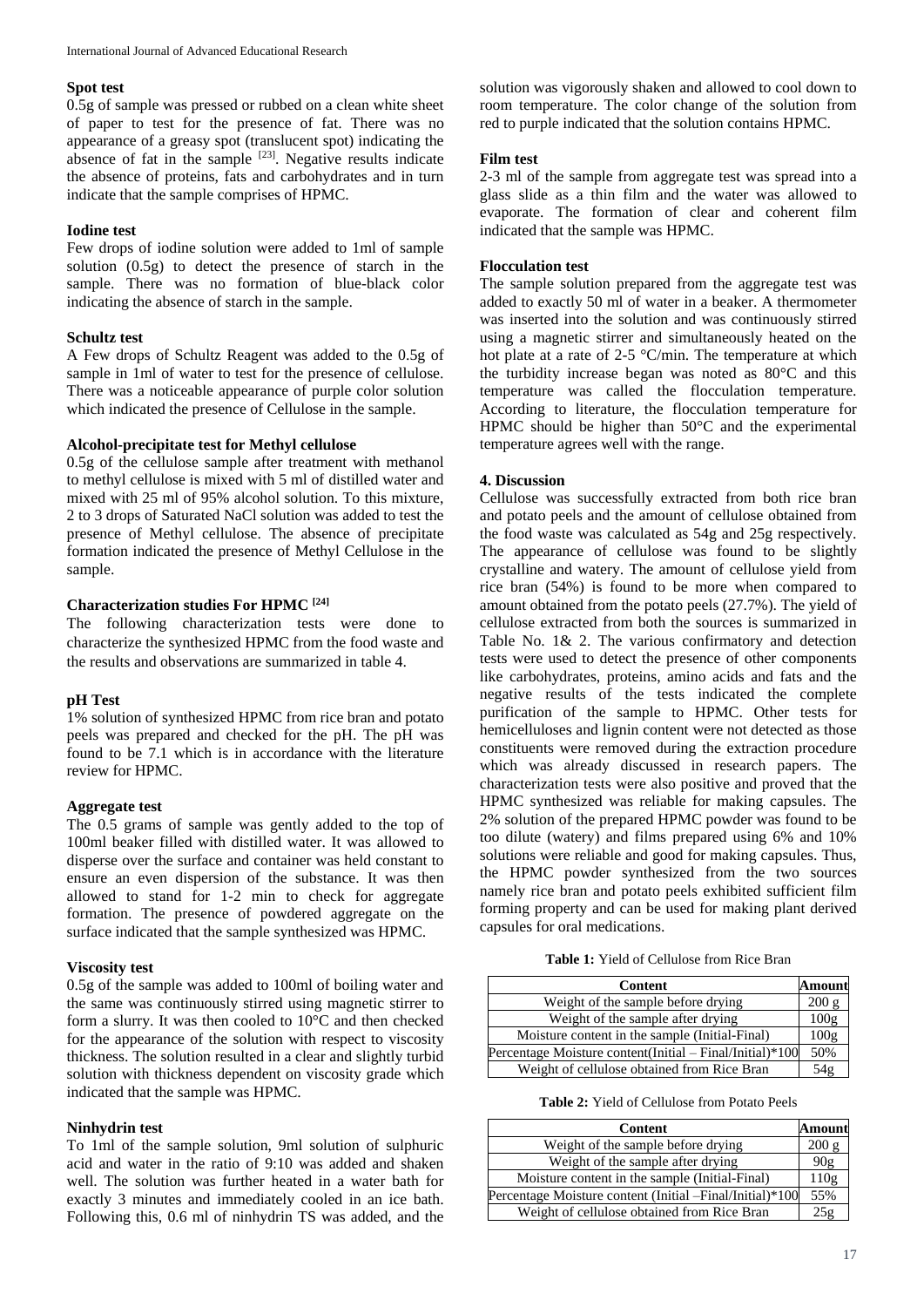### **Table 3:** Summary of results for the detection tests

| <b>Tests</b>                | <b>Procedure</b>                                                                                                                                                                                                                                                                         | <b>Observation</b>                        | <b>Results</b>                     |
|-----------------------------|------------------------------------------------------------------------------------------------------------------------------------------------------------------------------------------------------------------------------------------------------------------------------------------|-------------------------------------------|------------------------------------|
| Benedict's<br>test          | 1 ml of filtrate solution was prepared by dissolving 0.5 grams of sample in 1 ml<br>of distilled water. To the filtrate solution Benedict's reagent was added and<br>heated gently to test the presence of carbohydrates particularly reducing sugars                                    | No reddish-brown<br>precipitate           | Absence of<br>reducing<br>sugar    |
| Biuret test                 | 0.5 mg of the extract residue was mixed with 1ml of water and additionally<br>1mL of 40% sodium hydroxide solution was added $[22]$ in the mixture. To the<br>mixture, a drop of 1% copper sulphate was added to test the presence of protein<br>in the sample                           | No violet or pink<br>color                | Absence of<br>proteins             |
| Spot test                   | 0.5g of sample was pressed or rubbed on a clean white sheet of paper to test for<br>the presence of fat.                                                                                                                                                                                 | No greasy spot                            | Absence of<br>fat                  |
| Schultz test                | A Few drops of Schultz Reagent was added to the 0.5 grams of sample in 1ml<br>of water to test for the presence of cellulose.                                                                                                                                                            | Appearance of<br>purple color<br>solution | Presence of<br>cellulose           |
| Iodine test                 | A few drops of Iodine was added to the sample, the appearance of blue black<br>color indicates the presence of starch.                                                                                                                                                                   | No blue-black<br>color                    | Absence of<br>starch               |
| Sodium<br>hydroxide<br>test | 0.5g of the cellulose sample after treatment with methanol to methyl cellulose<br>is mixed with 5 ml of distilled water and mixed with 25 ml of 95% alcohol<br>solution. To this mixture, 2 to 3 drops of Saturated NaCl solution was added to<br>test the presence of Methyl cellulose. | Absence of<br>precipitate                 | Presence of<br>methyl<br>cellulose |

#### **Table 4:** Characterization tests for HPMC

| <b>Tests</b>             | <b>Observation</b>                                                  | <b>Results</b>                       |
|--------------------------|---------------------------------------------------------------------|--------------------------------------|
| pH test                  | The pH of the solution was found to be 7.1                          | Presence of HPMC                     |
| Aggregate formation      | Formation of powdered aggregate on the surface                      | Presence of HPMC                     |
|                          | The solution was found to be more viscous and the viscosity         | Indicates that the solution contains |
| Viscosity test           | was found to be 110cp (2% solution, $20^{\circ}$ C)                 | <b>HPMC</b>                          |
| Ninhydrin                | The color of the solution changes from red to purple                | Indicates that the solution is HPMC  |
| Film formation           | A thin transparent and clear film was formed                        | Indicates the film formation ability |
|                          |                                                                     | of HPMC                              |
| Flocculation temperature | The flocculation temperature was found to be $80^{\circ}$ C (>50°C) | Presence of cellulose was confirmed  |



**Fig 2:** HPMC film obtained from 10% and 6% solutions that were prepared from the HPMC powder

## **5. Conclusion**

The overall waste production of potato peels mainly in the fried snack products and rice bran which is also used for the extraction of oil can be utilized for an alternative usage from this study. This alternative method for the production of HPMC will reduce the waste disposal on the whole and serve as a method to benefit from the WASTE generated in a food Industry. Thus, the efficient utilization of the byproducts from food industry can help in reducing the negative cost, reduce environmental pollution, demonstrating sustainability in food industry and that has direct impact on the economy of the country. Further studies can be conducted on how the drug delivery differs from a normal gelatin capsule versus the plant derived HPMC capsules from this study.

### **6.Acknowledgement**

This study was funded by Center for Technology Development and Transfer, Anna University

#### **7. References**

- 1. Environmental Protection Department. Monitoring of Solid Waste in Hong Kong, Waste Statistics for, 2002- 2013.
- 2. Environmental Protection Department. Food Waste Challenge, 2015.
- 3. Ravindran R, Jaiswal AK. Exploitation of food industry waste for high-value products. Trends in Biotechnology. 2016; 34(1):58-69.
- 4. Galanakis CM. Recovery of high added‐ value components from food wastes: Conventional, emerging technologies and commercialized applications. Trends in Food Science and Technology. 2012; 26:68-87.
- 5. Food Wastes as Valuable Sources of Bioactive Molecules Sonia A. Socaci, Anca C. Fărcaş, Dan C. Vodnar and Maria Tofană University of Agricultural Sciences and Veterinary Medicine, Cluj‐ Napoca, Romania.
- 6. Heeres HL. Regulatory Requirements for Valorisation of Food-Chain Co-Products in the European Union. In Handbook of Waste Management and Co-Product Recovery in Food Processing; Waldron, K.W., Ed.; CRC Press: Boca Raton, FL, USA, 2009.
- 7. Food and Agriculture Organization of the United Nations. Fruit and vegetable processing - Chemical composition. Internet document.
- 8. Mirbella N, Castellani, V, Sala S. Current options for the valorization of food manufacturing waste: a review. Journal of Cleaner Production. 2014; 65:28-41.
- 9. Fabrication of Cellulose Film with Enhanced